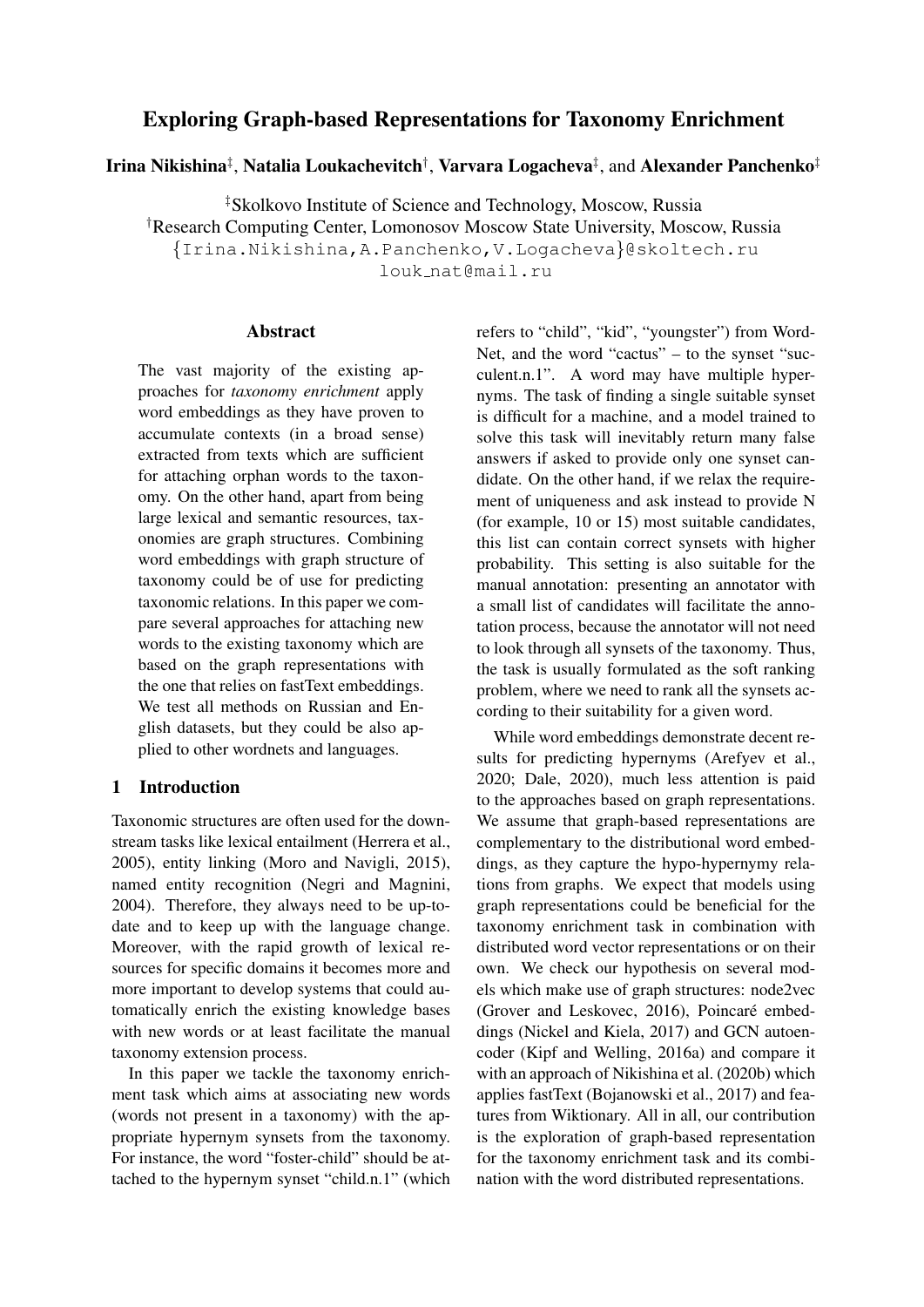# 2 Related Work

The existing studies on the taxonomies can be divided into three groups. The first one addresses the *Hypernym Discovery* problem (Camacho-Collados et al., 2018): given a word and a text corpus, the task is to identify hypernyms in the text. However, in this task the participants are not given any predefined taxonomy to rely on. The second group of works tackles *Taxonomy Induction* problem (Bordea et al., 2015; Bordea et al., 2016; Velardi et al., 2013), where the goal is to create a taxonomy automatically from scratch. The third group deals with the *Taxonomy Enrichment* task: the participants need to extend a given taxonomy with new words (Jurgens and Pilehvar, 2016; Nikishina et al., 2020a). Both word and graph representations can be applied to any of these tasks.

# 2.1 Approaches using word vector representations

Approaches using word vector representations are the most popular choice for all tasks related to taxonomies. When solving the *Hypernym Discovery* problem in SemEval-2018 Task 9 (Camacho-Collados et al., 2018) word embeddings are used by most of participants. Bernier-Colborne and Barrière (2018) predict the likelihood of the relationship between an input word and a candidate using word2vec (Mikolov et al., 2013) embeddings. Word2vec is used by Berend et al. (2018) to compute features to train a logistic regression classifier. Maldonado and Klubička (2018) simply consider top-10 closest associates from the Skipgram word2vec model as hypernym candidates. Pre-trained GloVe embeddings (Pennington et al., 2014) are also used by Shwartz et al. (2016) to initialize embeddings for their LSTM-based Hypernymy Detection model.

Pocostales (2016) also solve the SemEval-2016 Task 13 on taxonomy induction with word embeddings: they compute the vector offset as the average offset of all the pairs generated and exploit it to predict hypernyms for the new data. Afterwards, Aly et al. (2019) apply word2vec embeddings similarity to improve the approaches of the SemEval-2016 Task 13 participants.

The vast majority of participants of SemEval-2016 task 14 (Jurgens and Pilehvar, 2016) and RUSSE'2020 (Nikishina et al., 2020a) also apply word embeddings to find the correct hypernyms in the existing taxonomy. For instance, Tanev and

Rotondi (2016) compute a definition vector for the input word by comparing it with the definition vectors of the candidates from a wordnet using cosine similarity. Kunilovskaya et al. (2020) train word2vec embeddings from scratch and cast the task as a classification problem. Arefyev et al. (2020) compare the approach based on XLM-R model (Conneau et al., 2020) with the word2vec "hypernyms of co-hyponyms" method. It considers nearest neighbours as co-hyponyms and takes their hypernyms as candidate synsets.

Summing up, the usage of distributed word vector representations is a simple yet efficient approach to the taxonomy-related tasks and can be considered a strong baseline (Camacho-Collados et al., 2018; Nikishina et al., 2020a).

# 2.2 Graph-based representations for taxonomies

Graph-based representations for taxonomies have already been tested on other tasks related to the taxonomy enrichment. For instance, node2vec embeddings (Grover and Leskovec, 2016) are used by Liu et al. (2018) for taxonomy induction among other network embeddings.

Another work on Taxonomy Induction which benefits from graphs-based representations is the one by Aly et al. (2019) who achieve state-of-theart results on all domains. The authors use hyperbolic Poincaré embeddings to enhance automatically created taxonomies. The subtask of reattaching orphan words to the taxonomy is quite similar to taxonomy enrichment. However, the datasets of the SemEval-2016 Task 13 are restricted to specific domains, which leaves an open question of the efficiency of Poincaré embeddings for the general domain and larger datasets. Moreover, Aly et al. (2019) use Hearst Patterns to discover hyponym-hypernym relationships. This technique operates on words, and cannot be transferred to word-synset relations without extra manipulation.

Graph convolutional networks (GCNs) (Kipf and Welling, 2016a) as well as graph autoencoders (Kipf and Welling, 2016b) are mostly applied to the link prediction task on large knowledge bases. Rossi et al. (2020) present an expanded review of the field and compare a wide variety of existing approaches. Graph embeddings are also often used for other taxonomy-related tasks, e.g. entity linking (Pujary et al., 2020). To the best of our knowledge, GCN embeddings have never been used for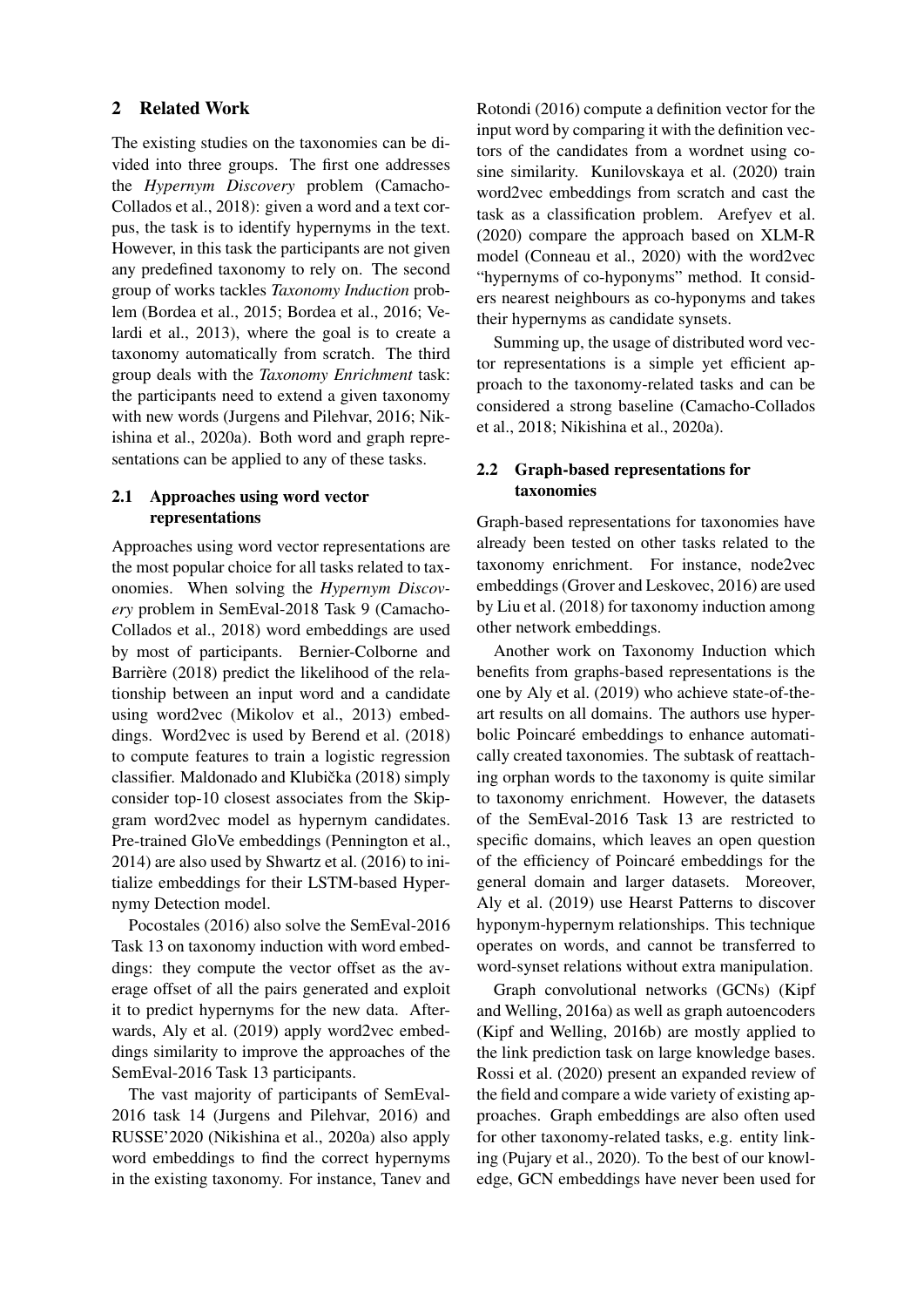enhancing taxonomies like wordnets.

Thus, to the best of our knowledge, our work is the first work on Taxonomy enrichment task which considers wordnets from the prospective of graph structure instead of lexico-semantic resource and makes use of graph-based representations computed from the synsets and hypo-hypernym relations for hypernym prediction.

### 3 Diachronic WordNet Datasets

For this task we use two diachronic datasets described by Nikishina et al. (2020b): one for English, another one for Russian based respectively on Princeton WordNet (Miller, 1995) and Ru-WordNet taxonomies. Each dataset consists of a taxonomy and a set of novel words to be added to this resource. The statistics are provided in Table 1.

| <b>Dataset</b>                | <b>Nouns</b> | Verbs   |
|-------------------------------|--------------|---------|
| WordNet1.6 - WordNet3.0       | 17 043       | 755     |
| WordNet1.7 - WordNet3.0       | 6 1 6 1      | 362     |
| WordNet2.0 - WordNet3.0       | 2.620        | 193     |
| $RuWordNet1.0 - RuWordNet2.0$ | 14.660       | 2 1 5 4 |
| <i>RUSSE</i> '2020            | 2.288        | 525     |

Table 1: Datasets statistics.

#### 3.1 English Dataset

This dataset is created by selecting words which appear in a newer WordNet version, but do not appear in an older one. The words are added to the dataset if only their hypernyms appear in both snippets. Adjectives and adverbs are excluded, as they often introduce abstract concepts and are difficult to interpret by context. Besides, the taxonomies for adjectives and adverbs are worse connected than those for nouns and verbs, thus making the task more difficult.

#### 3.2 Russian Dataset

For the Russian language we test methods on the RUSSE'2020 (Nikishina et al., 2020a) and non-restricted dataset by Nikishina et al. (2020b) which are based on RuWordNet (Loukachevitch et al., 2016), a taxonomy analogous to English WordNet. The RUSSE dataset was filtered from short words  $\left($  < 4 symbols), diminutives, named entities and other words that can distort the results of the competition. In contrast to this data, the

non-restricted dataset did not undergo this preprocessing and contains all new words from RuWord-Net2.0.

#### 3.3 Evaluation Metric

The goal of diachronic taxonomy enrichment is to build a newer version of a wordnet given its older version and a list of new terms to be added to the wordnet. We cast this task as a soft ranking problem and use Mean Average Precision (MAP) score for the quality assessment:

$$
MAP = \frac{1}{N} \sum_{i=1}^{N} AP_i;
$$
  
\n
$$
AP_i = \frac{1}{M} \sum_{i}^{n} prec_i \times I[y_i = 1],
$$
\n(1)

where  $N$  and  $M$  are the number of predicted and ground truth values, respectively,  $prec_i$  is the fraction of ground truth values in the predictions from 1 to  $i, y_i$  is the label of the *i*-th answer in the ranked list of predictions, and  $I$  is the indicator function.

This metric is widely used in the Hypernym Discovery shared tasks, where systems are also evaluated over the top candidate hypernyms (Camacho-Collados et al., 2018). Following Nikishina et al. (2020b), we use as gold standard hypernyms not only the immediate hypernyms of each lemma, but also the second-order hypernyms( hypernyms of the hypernyms). Finding the region where a word belongs can already be considered a success. Otherwise, the task of automatically identifying the exact hypernym is too challenging.

The MAP score takes into account the whole range of possible hypernyms and their rank in the candidate list. We use the MAP computation strategy as presented by Nikishina et al. (2020b). It transforms a list of gold standard hypernyms into a list of connectivity components, as new word may have more than one candidate and they could and could not be related directly.

### 4 Taxonomy Enrichment Methods

We test a number of methods that make use of taxonomy structure to predict hypernyms for the unseen words and compare their performance with the existing approach that is based on fastText embeddings. We describe each method in the corresponding section.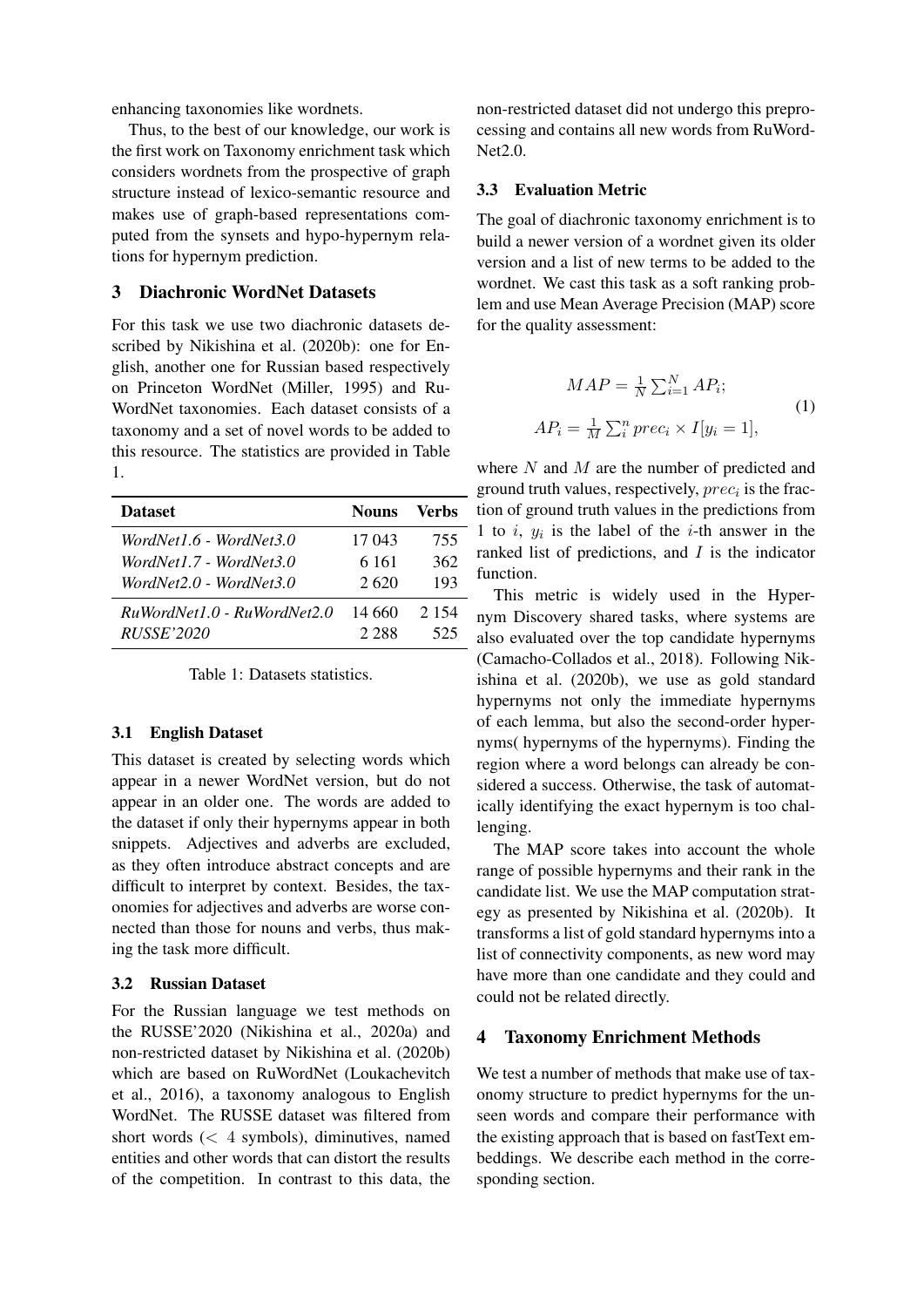# 4.1 Word Embeddings with Features Extracted from Wiktionary

We consider approach by Nikishina et al. (2020b) as our baseline. There, a vector representation for a synset in the taxonomy is created by averaging vectors of all words from this synset. Then, for each new word top 10 closest synset vectors are retrieved (we refer to them as *synset associates*). For each of these associates, we extract its immediate hypernyms and hypernyms of all hypernyms (second-order hypernyms). This list of first- and second-order hypernyms forms our candidate set. We rank the candidate set using the following features:

- $n \times sim(v_i, v_{h_j})$ , where  $v_x$  is a vector representation of a word or a synset  $x$ ,  $h_i$ is a hypernym,  $n$  is the number of occurrences of this hypernym in the merged list,  $sim(v_i, v_{h_j})$  is the cosine similarity of the vector of the input word  $i$  and hypernym vector  $h_i$ .
- candidate presence in the Wiktionary hypernyms list for the input word (binary feature),
- candidate presence in the Wiktionary synonyms list (binary feature),
- candidate presence in the Wiktionary definition (binary feature),
- average cosine similarity between the candidate and the Wiktionary hypernyms of the input word.

Finally, feature weights are computed by training a Linear Regression model with L2 regularisation on a training dataset from the previous WordNet/RuWordNet version. Candidate hypernyms are ranked by their model output score and are limited to the  $k = 10$  best candidates.

# 4.2 Candidate Generation Using Poincaré Embeddings

Poincaré embeddings is an approach for "learning hierarchical representations of symbolic data by embedding them into hyperbolic space — or more precisely into an  $n$ -dimensional Poincaré ball" (Nickel and Kiela, 2017). Poincare models are trained on hierarchical structures and simultaneously capture hierarchy and similarity due to the underlying hyperbolic geometry. According to the authors, hyperbolic embeddings are more efficient on the hierarchically structured data and may outperform Euclidean embeddings on several tasks, e.g, in Taxonomy Induction (Aly et al., 2019).

Therefore, we use Poincaré embeddings of our wordnets for the taxonomy enrichment task. We train Poincaré ball model for our wordnets using the default parameters and the dimensionality of 10, which yields the best results on the link prediction task (Nickel and Kiela, 2017).

However, applying these embeddings to the task is not straightforward, because Poincaré model's vocabulary is non-extensible. It means that new words that we need to attach to the existing taxonomy will not have any Poincaré embeddings at all and we cannot make use of the embeddings similarity. To overcome this limitation, we compute top-5 fastText nearest synsets (analogously to the procedure described in Section 4.1) and then aggregate embeddings in hyperbolic space using Einstein midpoint following Gülçehre et al. (2019). The resulting vector is considered as an embedding of the input word in the Poincaré space.

Then, we search for the word's top-10 Poincaré nearest neighbours and consider them as candidates. We also try to extend the candidate list with the hypernyms of each Poincaré associate and rank them according to their frequency and similarity to the input word.

# 4.3 Candidate Generation Using Node2vec Embeddings

The hierarchical structure of the taxonomy is a graph structure, and we may also consider taxonomies as undirected graphs and apply random walk approaches to compute embeddings for the synsets. For this purpose we apply node2vec (Grover and Leskovec, 2016) approach which represents a "random walk of fixed length l" and "two parameters  $p$  and  $q$  which guide the walk in breadth of in depth". Node2vec randomly samples sequences of nodes and then applies a Skip-gram model to train their vector representations. We train node2vec representations of all synsets in our wordnets with the following parameters: dimensions = 300, walk\_length = 30,  $num\_walks = 200$ . The other parameters are taken from the original implementation.

However, analogously to Poincaré vector space, node2vec model has no technique for representing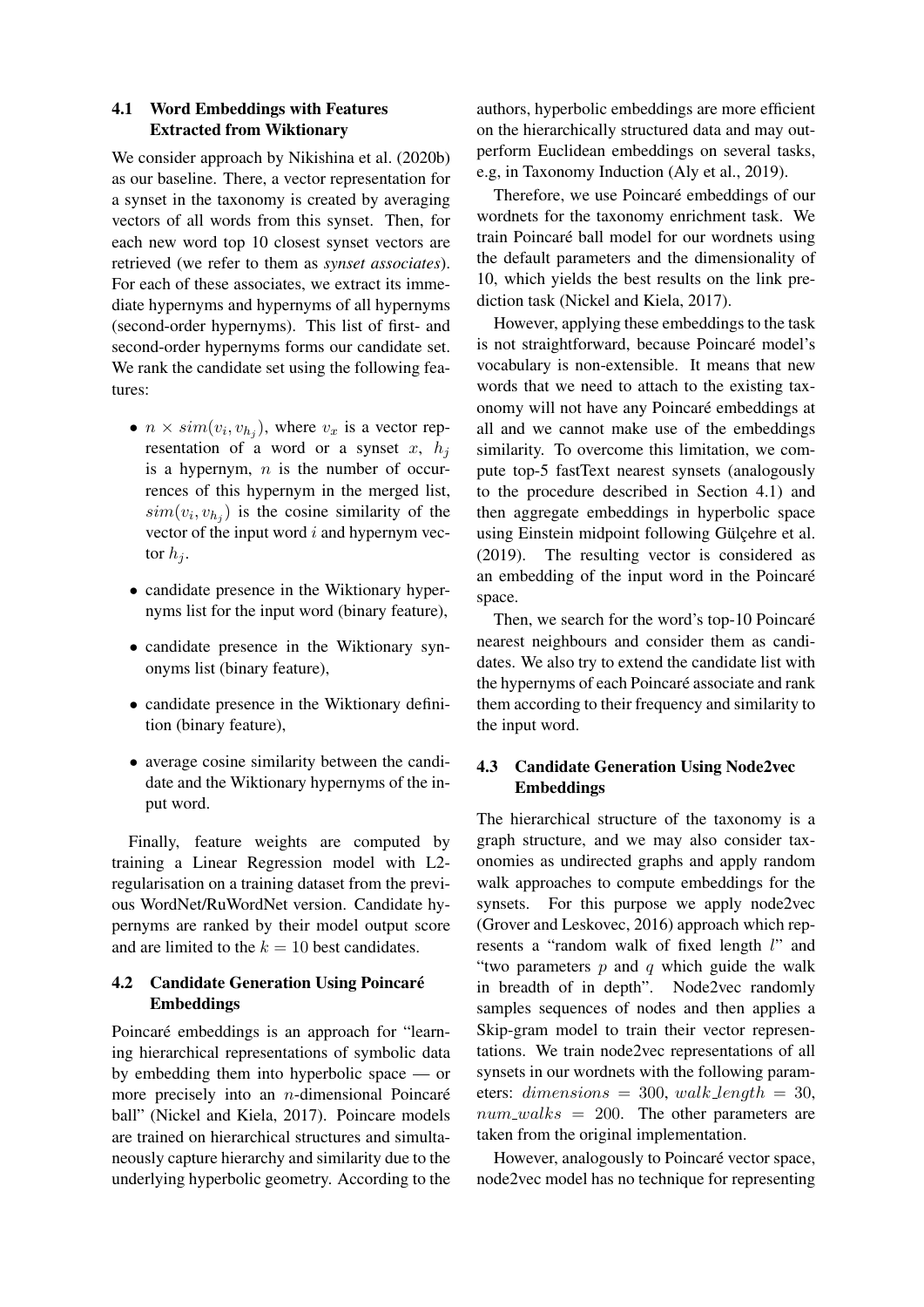out-of-vocabulary words. Thus, it is unable to map new words to the vector space. To overcome this limitation, we apply the same technique of averaging top-5 nearest neighbours from fastText and considering their mean vector as the new word embedding and search for the most similar synsets.

We also use an alternative approach to computing out-of-vocabulary node2vec embeddings. Namely, we apply linear transformation from the source fastText to the target node2vec embeddings. For this purpose we train a matrix which is used to project fastText embeddings of the input words to the target node2vec space.

#### 4.4 Link Prediction Using GCN Autoencoder

The models described above have a major shortcoming: the resulting vectors for the input words heavily depend on their representations in fastText model. This can lead to incorrect results if the word's nearest neighbour list is noisy and does not reflect its meaning. In this case the noise will propagate through the Poincaré model and result in inaccurate output even if the Poincaré model is of high quality.

Therefore, we test graph convolutional network architecture (Kipf and Welling, 2016a) that makes use of both fastText embeddings and the graph structure of the taxonomy. In particular, we use graph autoencoder model (Kipf and Welling, 2016b) whose encoder is a graph convolutional network architecture. This model learns vector representations in a completely unsupervised way: it encodes the nodes in the network in a lowdimensional space in such a way that the embeddings can be decoded into a reconstruction of the original network. FastText embeddings are used as input node features. Even though new words are not connected to the taxonomy, it is still possible to compute their embeddings according to their input node features.

For each new node we get its vector representation from the encoder and then predict the probability of the link between the new node and all other nodes in the graph. The top-10 synsets from the existing taxonomy with highest probabilities are considered as final candidates.

## 4.5 Combining Word and Graph Representations

Additionally, we extend the above model with features based on node2vec and Poincaré embeddings. Namely, we use two extra features: co-

sine similarity between the candidate and the input word in node2vec vector space and similarity between the candidate and the input word in Poincaré ball model. The overall formula is the following:

$$
score_{h_j} = w \cdot m = \sum_{i=1}^{n} w_i m_i \tag{2}
$$

Feature weights from the Logistic Regression model are denoted as vector  $w$ ,  $m$  is the feature vector.

#### 5 Experiments

In this section, we report the performance of our models on the Taxonomy Enrichment task and discuss reasons of low performance of methods exploiting hierarchical structure of the taxonomy.

#### 5.1 Results

We test the models suggested in Section 4 on both English (Table 2) and Russian (Table 3) datasets. It is clearly seen that distributed word vector representations outperform graph-based approaches by a large margin.

Even though Poincaré ball model is designed for the taxonomic structures, the absence of vector representations for the OOV words dramatically affects the results. The aggregated vector of top-5 nearest neighbours retrieved from fastText can often provide a noisy or an overly general representation. Such representation is likely to yield incorrect hypernyms even if the Poincaré embeddings for the taxonomy are of perfect quality.

Likewise, node2vec model also possesses a non-extensible set of embeddings for the taxonomic synsets and uses averaging of fastText associates for representing the new words which negatively affects the results. However, the approach which uses node2vec embeddings and averages top-5 fastText associates is the best-performing approach across methods with graph representations. Moreover, node2vec embeddings perform much better than the Poincaré embeddings. Einstein midpoint aggregation used in our Poincarébased model makes generalisation of the associate synsets, which results in too abstract synset candidates. On the other hand, averaging node2vec vectors does not have such an effect. The differences between the two models are illustrated by the examples in Table 5.

However, node2vec embeddings still rely on the fastText similarities of the closest embeddings to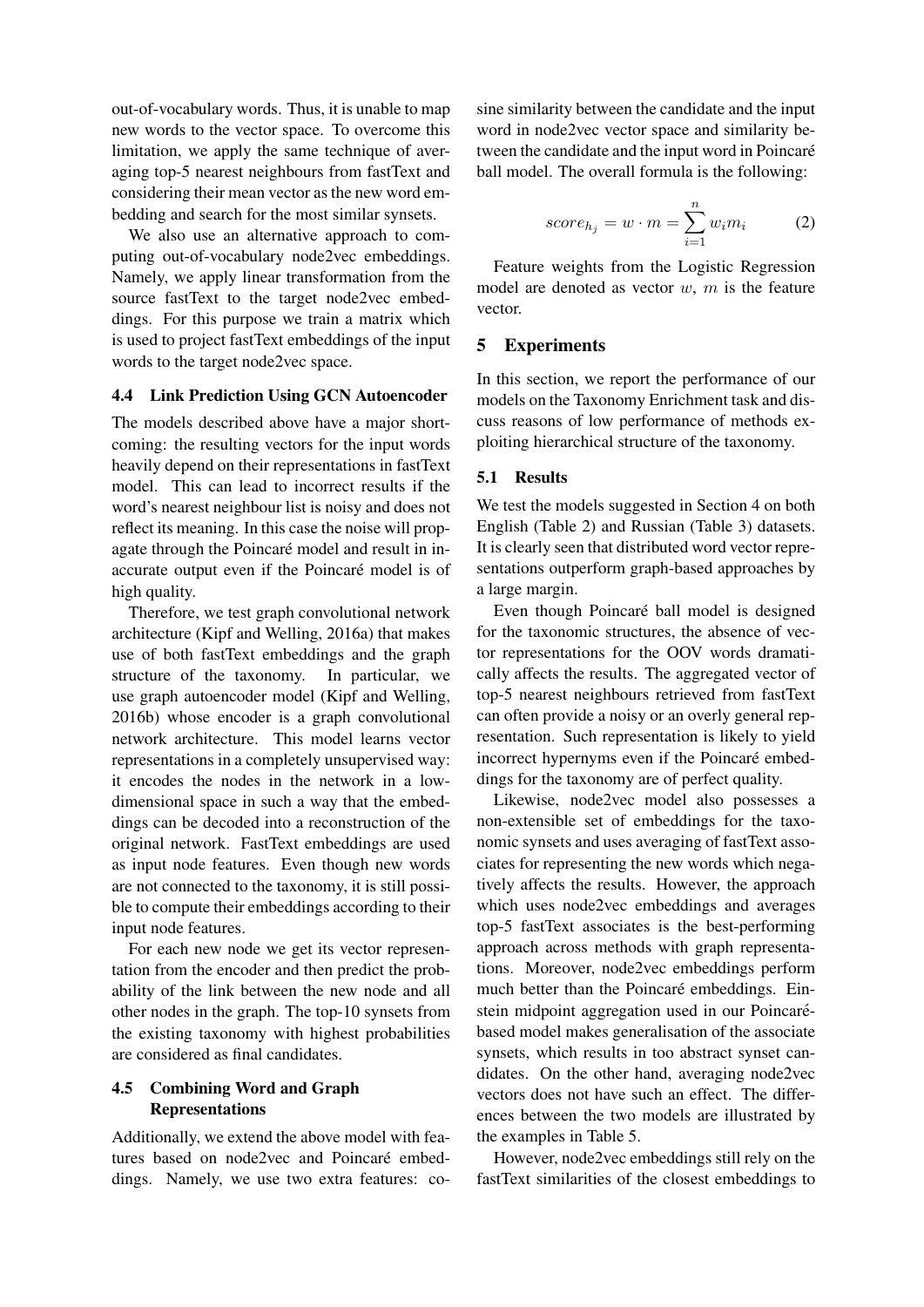| method                                                                                                              | $1.6 - 3.0$                | nouns<br>$1.7 - 3.0$       | $2.0 - 3.0$                | $1.6 - 3.0$                | verbs<br>$1.7 - 3.0$       | $2.0 - 3.0$                |
|---------------------------------------------------------------------------------------------------------------------|----------------------------|----------------------------|----------------------------|----------------------------|----------------------------|----------------------------|
| Poincaré embeddings                                                                                                 | 0.0593                     | 0.0658                     | 0.1013                     | 0.1255                     | 0.0656                     | 0.1092                     |
| node2vec (top-5 fastText associates)<br>node2vec (projection)                                                       | 0.1938<br>0.0400           | 0.2187<br>0.0273           | 0.1554<br>0.0218           | 0.1514<br>0.1041           | 0.1091<br>0.0517           | 0.1469<br>0.0377           |
| GCN autoencoder                                                                                                     | 0.1570                     | 0.1751                     | 0.1677                     | 0.1088                     | 0.0937                     | 0.1173                     |
| Nikishina et al. (2020b)<br>Nikishina et al. $(2020b) + node2vec$<br>Nikishina et al. (2020b) + node2vec + Poincaré | 0.3372<br>0.3130<br>0.3112 | 0.3800<br>0.3797<br>0.3498 | 0.3443<br>0.3402<br>0.2995 | 0.2696<br>0.2591<br>0.2508 | 0.2002<br>0.1948<br>0.1770 | 0.2366<br>0.1999<br>0.2482 |

Table 2: MAP scores for the taxonomy enrichment methods for the non-restricted English datasets of different WordNet versions.

| method                                            | nouns          |            | verbs          |            |
|---------------------------------------------------|----------------|------------|----------------|------------|
|                                                   | non-restricted | restricted | non-restricted | restricted |
| Poincaré embeddings                               | 0.1431         | 0.2517     | 0.1050         | 0.1397     |
| node2vec (top-5 fastText associates)              | 0.2660         | 0.3659     | 0.1681         | 0.2518     |
| node2vec (projection)                             | 0.1854         | 0.2527     | 0.1800         | 0.2531     |
| GCN autoencoder                                   | 0.1826         | 0.2605     | 0.0948         | 0.1406     |
| Nikishina et al. (2020b)                          | 0.4132         | 0.5515     | 0.2973         | 0.3889     |
| Nikishina et al. $(2020b) + node2vec$             | 0.4095         | 0.5575     | 0.2931         | 0.3834     |
| Nikishina et al. (2020b) + node2vec + Poincaré    | 0.4141         | 0.5587     | 0.3056         | 0.3910     |
| Top-1 for nouns: Yuriy                            | 0.3932         | 0.5522     | 0.2925         | 0.4355     |
| Top-1 for nouns: Yuriy, no search engine features | 0.3692         | 0.5071     | 0.2665         | 0.3888     |
| Top-1 for verbs: Dale $(2020)$                    | 0.2878         | 0.4178     | 0.3398         | 0.4483     |

Table 3: MAP scores for the taxonomy enrichment methods for the Russian datasets non-restricted and restricted (short words, named entities, diminutives excluded) datasets from (Nikishina et al., 2020a)

the input word vector and propagate the fastText inaccuracies. Linear projection which is an alternative option for the computation of node2vec vectors for out-of-vocabulary words, does not solve the problem either. As it can be seen in Table 5, candidates generated using node2vec with the linear projection come from completely irrelevant domains.

GCN autoencoder does not outperform the majority of the approaches for neiter of languages despite being a holistic and self-sufficient approach aimed at combining word representations with the graph structure of taxonomy. The model assigns high probabilities to all synsets in the word's neighbourhood in the graph, whereas only direct and second-order hypernyms are the correct answer. Taxonomic "uncles", "siblings", "cousins", and other distant "relatives" are not welcome.

The combined approach is not very consistent: incorporating graph-based features leads to an increase in scores for the Russian nouns and verbs datasets, whereas for the English dataset the approach does not yield any improvement except for the WordNet 2.0-3.0 dataset. Nevertheless, the combined method performs on par with the best RUSSE'2020 system for nouns track. Despite the close scores, our model can be considered superior to the winner of RUSSE'2020, because it is more stable across languages and easier to replicate.The best RUSSE'2020 approach for nouns extensively uses external tools such as online Machine Translation (MT) and search engines. This approach is difficult to replicate, because its performance for different languages can vary significantly, and we have no means for quantifying this difference.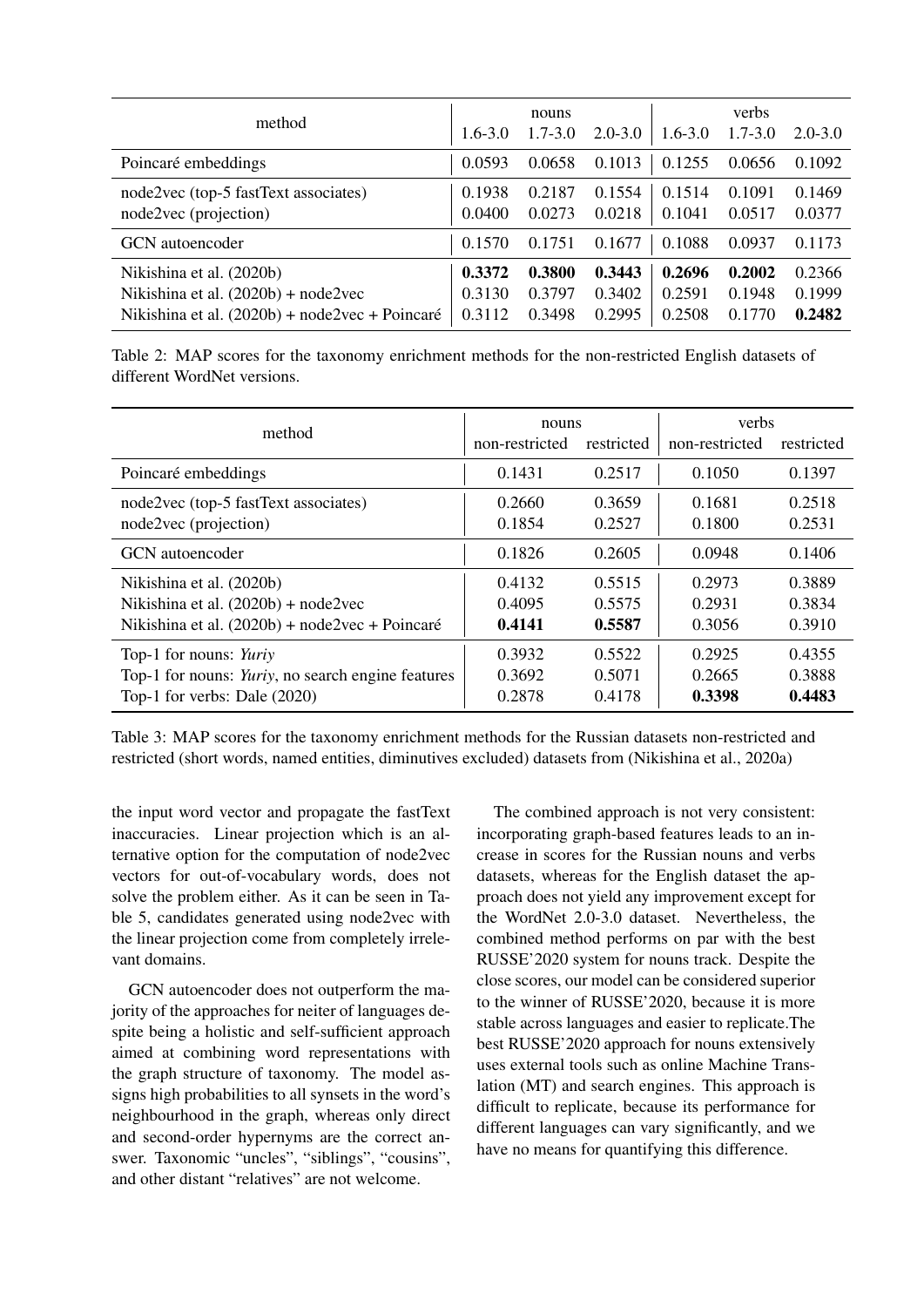| Francis_Joseph_I<br>emperor.n.01, sovereign.n.01 |                             |                             |  |
|--------------------------------------------------|-----------------------------|-----------------------------|--|
| Poincaré                                         | node2vec                    | node2vec projection         |  |
| person.n.01                                      | king.n.01                   | $fish_genus.n.01$           |  |
| entity.n.01                                      | edward.n.02                 | genus.n.02                  |  |
| life form.n.01                                   | herod.n.01                  | mammal_genus.n.01           |  |
| causal_agent.n.01                                | arthur.n.02                 | city.n.01                   |  |
| worker n 01                                      | messiah.n.03                | municipality.n.01           |  |
| european.n.01                                    | louis_xiii.n.01             | arthropod_genus.n.01        |  |
| leader.n.01                                      | $louis_xiv.n.01$            | dicot_genus.n.01            |  |
| object.n.01                                      | frederick_ii.n.01           | asterid_dicot_genus.n.01    |  |
| ruler.n.01                                       | belshazzar.n.01             | animal_order.n.01           |  |
| animal.n.01                                      | pyrrhus.n.01                | asterid_dicot_genus.n.01    |  |
| <b>GCN</b>                                       | fastText                    | combined (best)             |  |
| day.n.04                                         | king_of_england.n.01        | king_of_england.n.01        |  |
| metallic_element.n.01                            | king.n.01                   | king.n.01                   |  |
| large_integer.n.01                               | pope.n.01                   | holy_roman_emperor.n.01     |  |
| semitic_deity.n.01                               | islamic calendar month.n.01 | pope.n.01                   |  |
| hindu_deity.n.01                                 | holy_roman_emperor.n.01     | deliberation.n.02           |  |
| hindu_calendar_month.n.01                        | general.n.01                | islamic_calendar_month.n.01 |  |
| month.n.02                                       | calendar_month.n.01         | emperor.n.01                |  |
| anomalistic_month.n.01                           | emperor.n.01                | missionary.n.02             |  |
| chemical_element.n.01                            | frank.n.01                  | frank.n.01                  |  |
| religionist.n.01                                 | jew.n.01                    | gravida.n.01                |  |

Table 4: Prediction noun examples from the English v 1.6-3.0 dataset. Underlined bold text denotes predictions of the model from the ground truth.

### 5.2 Error Analysis

In order to better understand the difference in systems performance and their main difficulties, we performed quantitative and qualitative analysis of the results on the English nouns subset.

First of all, we wanted to know to what extent the set of correct answers of graph-based models overlaps with the one of fastText-based models. In other words, we would like to know if the graph representations are able to discover hypernymy relations which could not be identified by word embeddings.

Therefore, for each new word we computed average precision (AP) score and compared those scores across different approaches. We found that at least 90% words for which fastText failed to identify correct hypernyms (i.e. words with AP=0) also have the AP of 0 in all the graph-based models. This means that if fastText cannot provide correct hypernyms for a word, other models cannot help either. Moreover, only 8% to 55% words correctly predicted by fastText are also correctly predicted by any of the graph-based models. At the same time, the number of cases where graphbased models perform better than fastText is very low (3–5% cases). Thus, combining them cannot improve the performance significantly. This observation is corroborated by the scores of the combined models.

We list the candidate synsets predicted by different methods in Table 5. They demonstrate the main features of the tested approaches. As we can see, the Poincaré embeddings retrieved by aggregating words from fastText provide too broad concepts which are clearly too far from the correct answers ("object", "person", "element"). GCN is too far from the correct answers in general, whereas node2vec results depend on the fastText embeddings and are semantically close to the ground truth synsets.

The candidates provided by fastText model combined with graph-based models features are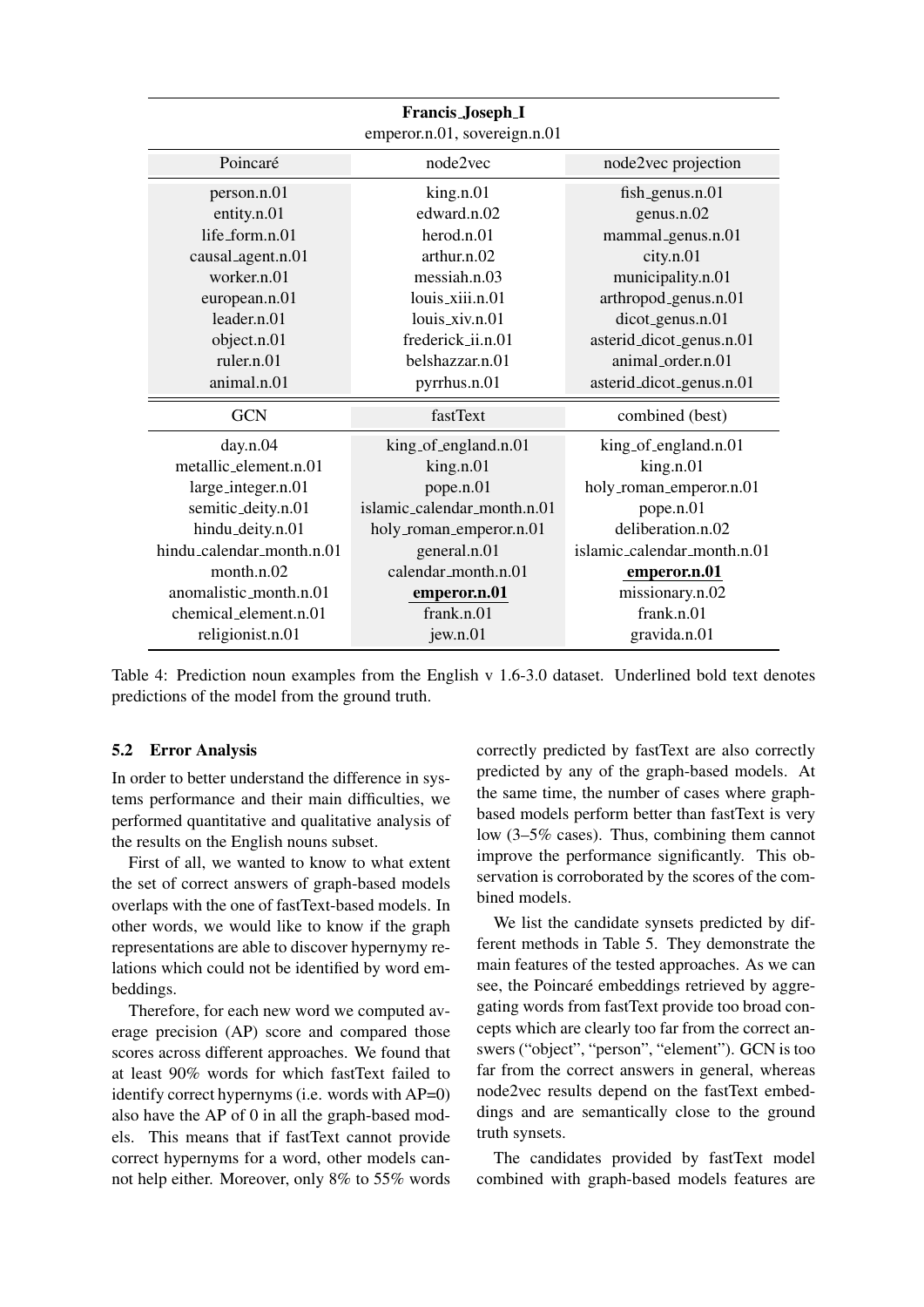| overreact<br>react.v. $01$ , act.v. $01$ |                   |                     |  |
|------------------------------------------|-------------------|---------------------|--|
| Poincaré                                 | node2yec          | node2vec projection |  |
| change.v.01                              | react.v.02        | play.v.01           |  |
| act.v.01                                 | react.v.01        | compete.v.01        |  |
| touch.v.01                               | pursue.v.04       | utter. $v.02$       |  |
| judge.v.02                               | act.v.01          | change.v.01         |  |
| change_magnitude.v.01                    | run down $y(0)$   | shape.v.03          |  |
| interact.v.01                            | backfire.v.01     | compete.v.01        |  |
| think.v.03                               | buck.v.02         | adjust.v.01         |  |
| affect.v.01                              | marry.v.02        | correct.v.01        |  |
| tell.v.02                                | answer.v.02       | fast.v.02           |  |
| participate.v.01                         | wrench.v.01       | travel.v.01         |  |
| <b>GCN</b>                               | fastText          | combined (best)     |  |
| retaliate.v.02                           | act.v.01          | act.v.01            |  |
| exacerbate.v.02                          | react.v.02        | react.v.01          |  |
| cramp.v.01                               | react.v.01        | react.v.02          |  |
| respond.v.03                             | change.v.01       | make.v.01           |  |
| upset.v.01                               | affect.v.05       | change.v.01         |  |
| upset.v.06                               | make.v.01         | fear.v.02           |  |
| dictate.v.02                             | dramatize.v.02    | terrify.v.01        |  |
| irritate.v.02                            | misjudge.v.01     | take.v.06           |  |
| hurt.v.04                                | change_state.v.01 | misjudge.v.01       |  |
| sedate.v.01                              | right.v.01        | burn.v.01           |  |

Table 5: Prediction verb examples from the English v 1.6-3.0 dataset. Underlined bold text denotes predictions of the model from the ground truth.

quite similar to those generated by the fastText model without additional features. Therefore, it is reasonable that the difference in scores is minor. However, for some cases (like "emperor.n.01" and "react.v.01" in Table 5) graph vector representations slightly improve the ranking.

### 6 Conclusion

In this work, we experimented with the graphbased representations for the taxonomy enrichment task and compared them to word vector representations. We tested approaches based on Poincaré and node2vec embeddings along with the approach based on graph autoencoder to predict hypernym synsets for the input word.

Our results show that the use of word vector representations is much more efficient than any of the tested graph-based approaches. Moreover, our baseline method (candidates retrieved from fast-Text nearest neighbour list and ranked with features extracted from Wiktionary) does not benefit

from graph-based methods. Namely, combining the baseline scoring function with Poincaré and node2vec similarities results in marginal improvements for some datasets, but this does not hold for all of them.

According to our experiments, word vector representations are simple, powerful, and extremely effective instrument for taxonomy enrichment, as the contexts (in a broad sense) extracted from the pre-trained fastText embeddings are sufficient to attach new words to the taxonomy.

Error analysis also reveals that the correct synsets identified by graph-based models are usually retrieved by the fastText-based model alone. This makes graphs representations irrelevant and excessive. Nonetheless, there exist cases where graph representations were able to identify correctly some hypernyms which were not captured by fastText.

Despite the discouraging first results of the application of graph-based methods, we suggest that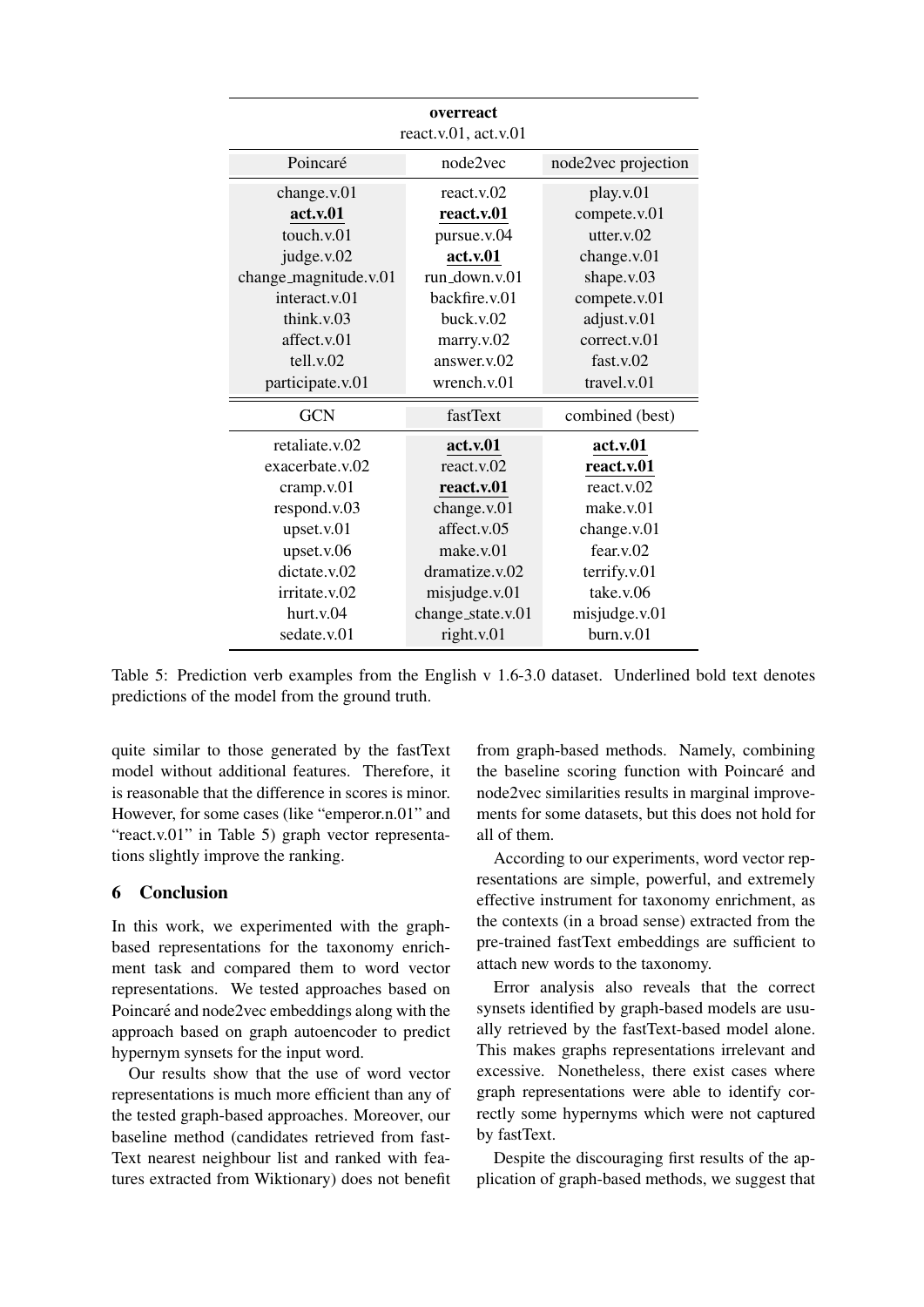the taxonomy enrichment task could still benefit from them. In order to improve their performance, we plan to switch from linear transformation to non-linear to project fastText embeddings to node2vec and to apply recently published unsupervised graph word representations Graph-Glove (Ryabinin et al., 2020). Moreover, we find it promising to experiment with temporal embeddings such of those of Goel et al. (2020) for the taxonomy enrichment task.

## Acknowledgments

The work of Natalia Loukachevitch in the current study (preparation of data for the experiments) is supported by the Russian Science Foundation (project 20-11-20166). We thank Yuriy Nazarov and David Dale for running their approaches from RUSSE'2020 shared task on the English datasets.

### References

- Rami Aly, Shantanu Acharya, Alexander Ossa, Arne Köhn, Chris Biemann, and Alexander Panchenko. 2019. Every child should have parents: A taxonomy refinement algorithm based on hyperbolic term embeddings. In *Proceedings of the 57th Annual Meeting of the Association for Computational Linguistics*, pages 4811–4817, Florence, Italy, July. Association for Computational Linguistics.
- Nikolay Arefyev, Maksim Fedoseev, Andrey Kabanov, and Vadim Zizov. 2020. Word2vec not dead: predicting hypernyms of co-hyponyms is better than reading definitions. In *Computational Linguistics and Intellectual Technologies: papers from the Annual conference "Dialogue"*.
- Gábor Berend, Márton Makrai, and Péter Földiák. 2018. 300-sparsans at SemEval-2018 task 9: Hypernymy as interaction of sparse attributes. In *Proceedings of The 12th International Workshop on Semantic Evaluation*, pages 928–934, New Orleans, Louisiana, June. Association for Computational Linguistics.
- Gabriel Bernier-Colborne and Caroline Barrière. 2018. CRIM at SemEval-2018 task 9: A hybrid approach to hypernym discovery. In *Proceedings of The 12th International Workshop on Semantic Evaluation*, pages 725–731, New Orleans, Louisiana, June. Association for Computational Linguistics.
- Piotr Bojanowski, Edouard Grave, Armand Joulin, and Tomas Mikolov. 2017. Enriching word vectors with subword information. *Transactions of the Association for Computational Linguistics*, 5:135–146.
- Georgeta Bordea, Paul Buitelaar, Stefano Faralli, and Roberto Navigli. 2015. SemEval-2015 task 17:

Taxonomy extraction evaluation (TExEval). In *Proceedings of the 9th International Workshop on Semantic Evaluation (SemEval 2015)*, pages 902–910, Denver, Colorado, June. Association for Computational Linguistics.

- Georgeta Bordea, Els Lefever, and Paul Buitelaar. 2016. SemEval-2016 task 13: Taxonomy extraction evaluation (TExEval-2). In *Proceedings of the 10th International Workshop on Semantic Evaluation (SemEval-2016)*, pages 1081–1091, San Diego, California, June. Association for Computational Linguistics.
- Jose Camacho-Collados, Claudio Delli Bovi, Luis Espinosa-Anke, Sergio Oramas, Tommaso Pasini, Enrico Santus, Vered Shwartz, Roberto Navigli, and Horacio Saggion. 2018. SemEval-2018 task 9: Hypernym discovery. In *Proceedings of The 12th International Workshop on Semantic Evaluation*, pages 712–724, New Orleans, Louisiana, June. Association for Computational Linguistics.
- Alexis Conneau, Kartikay Khandelwal, Naman Goyal, Vishrav Chaudhary, Guillaume Wenzek, Francisco Guzman, Edouard Grave, Myle Ott, Luke Zettle- ´ moyer, and Veselin Stoyanov. 2020. Unsupervised cross-lingual representation learning at scale. In *Proceedings of the 58th Annual Meeting of the Association for Computational Linguistics*, pages 8440– 8451, Online, July. Association for Computational Linguistics.
- David Dale. 2020. A simple solution for the taxonomy enrichment task: Discovering hypernyms using nearest neighbor search. In *Computational Linguistics and Intellectual Technologies: papers from the Annual conference "Dialogue"*.
- Rishab Goel, Seyed Mehran Kazemi, Marcus Brubaker, and Pascal Poupart. 2020. Diachronic embedding for temporal knowledge graph completion. *Proceedings of the AAAI Conference on Artificial Intelligence*, 34(04):3988–3995, Apr.
- Aditya Grover and Jure Leskovec. 2016. node2vec: Scalable feature learning for networks. In *Proceedings of the 22nd ACM SIGKDD International Conference on Knowledge Discovery and Data Mining*.
- Caglar Gülçehre, Misha Denil, Mateusz Malinowski, Ali Razavi, R. Pascanu, K. Hermann, P. Battaglia, V. Bapst, D. Raposo, Adam Santoro, and N. D. Freitas. 2019. Hyperbolic attention networks. *ArXiv*, abs/1805.09786.
- Jesús Herrera, Anselmo Penas, and Felisa Verdejo. 2005. Textual entailment recognition based on dependency analysis and wordnet. In *Machine Learning Challenges Workshop*, pages 231–239. Springer.
- David Jurgens and Mohammad Taher Pilehvar. 2016. SemEval-2016 task 14: Semantic taxonomy enrichment. In *Proceedings of the 10th International Workshop on Semantic Evaluation (SemEval-2016)*,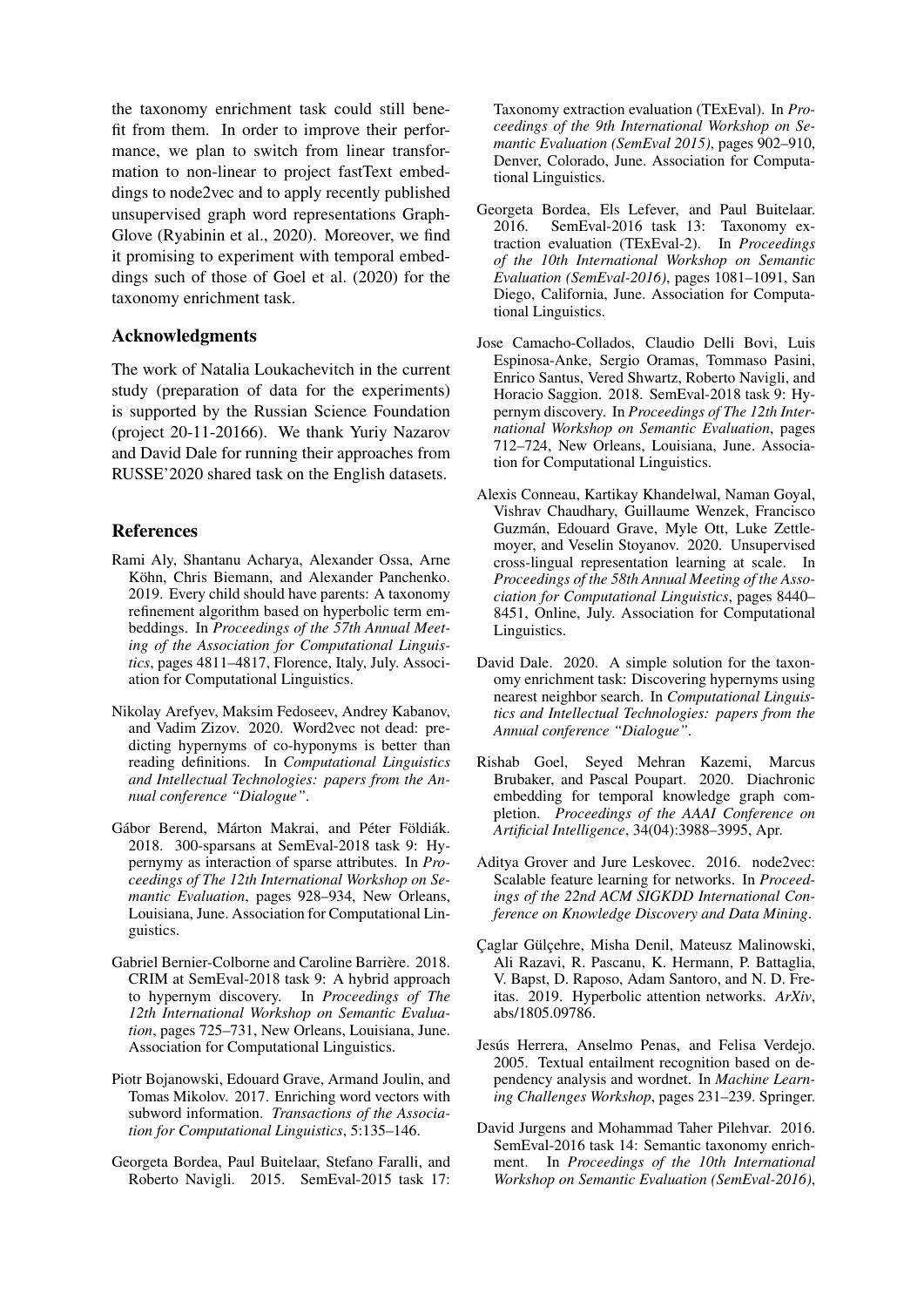pages 1092–1102, San Diego, California, June. Association for Computational Linguistics.

- Thomas N Kipf and Max Welling. 2016a. Semisupervised classification with graph convolutional networks. *arXiv preprint arXiv:1609.02907*.
- Thomas N Kipf and Max Welling. 2016b. Variational graph auto-encoders. *NIPS Workshop on Bayesian Deep Learning*.
- Maria Kunilovskaya, Andrey Kutuzov, and Alister Plum. 2020. Taxonomy enrichment: Linear hyponym-hypernym projection vs synset id classification. In *Computational Linguistics and Intellectual Technologies: papers from the Annual conference "Dialogue"*.
- Ninghao Liu, Xiao Huang, Jundong Li, and Xia Hu. 2018. On interpretation of network embedding via taxonomy induction. In *Proceedings of the 24th ACM SIGKDD International Conference on Knowledge Discovery & Data Mining*, pages 1812–1820.
- Natalia V Loukachevitch, German Lashevich, Anastasia A Gerasimova, Vladimir V Ivanov, and Boris V Dobrov. 2016. Creating russian wordnet by conversion. In *Computational Linguistics and Intellectual Technologies: papers from the Annual conference "Dialogue*, pages 405–415.
- Alfredo Maldonado and Filip Klubička. 2018. ADAPT at SemEval-2018 task 9: Skip-gram word embeddings for unsupervised hypernym discovery in specialised corpora. In *Proceedings of The 12th International Workshop on Semantic Evaluation*, pages 924–927, New Orleans, Louisiana, June. Association for Computational Linguistics.
- Tomas Mikolov, Ilya Sutskever, Kai Chen, Greg S Corrado, and Jeff Dean. 2013. Distributed representations of words and phrases and their compositionality. In C. J. C. Burges, L. Bottou, M. Welling, Z. Ghahramani, and K. Q. Weinberger, editors, *Advances in Neural Information Processing Systems 26*, pages 3111–3119. Curran Associates, Inc.
- George A Miller. 1995. Wordnet: a lexical database for english. *Communications of the ACM*, 38(11):39–41.
- Andrea Moro and Roberto Navigli. 2015. SemEval-2015 task 13: Multilingual all-words sense disambiguation and entity linking. In *Proceedings of the 9th International Workshop on Semantic Evaluation (SemEval 2015)*, pages 288–297, Denver, Colorado, June. Association for Computational Linguistics.
- Matteo Negri and Bernardo Magnini. 2004. Using wordnet predicates for multilingual named entity recognition. In *Proceedings of The Second Global Wordnet Conference*, pages 169–174.
- Maximilian Nickel and Douwe Kiela. 2017. Poincaré embeddings for learning hierarchical representations. In I. Guyon, U. V. Luxburg, S. Bengio,

H. Wallach, R. Fergus, S. Vishwanathan, and R. Garnett, editors, *Advances in Neural Information Processing Systems 30*, pages 6341–6350. Curran Associates, Inc.

- Irina Nikishina, Varvara Logacheva, Alexander Panchenko, and Natalia Loukachevitch. 2020a. RUSSE'2020: Findings of the First Taxonomy Enrichment Task for the Russian Language. In *Computational Linguistics and Intellectual Technologies: papers from the Annual conference "Dialogue"*.
- Irina Nikishina, Alexander Panchenko, Varvara Logacheva, and Natalia Loukachevitch. 2020b. Studying taxonomy enrichment on diachronic wordnet versions. In *Proceedings of the 28th International Conference on Computational Linguistics*, Barcelona, Spain, December. Association for Computational Linguistics.
- Jeffrey Pennington, Richard Socher, and Christopher Manning. 2014. GloVe: Global vectors for word representation. In *Proceedings of the 2014 Conference on Empirical Methods in Natural Language Processing (EMNLP)*, pages 1532–1543, Doha, Qatar, October. Association for Computational Linguistics.
- Joel Pocostales. 2016. NUIG-UNLP at SemEval-2016 task 13: A simple word embedding-based approach for taxonomy extraction. In *Proceedings of the 10th International Workshop on Semantic Evaluation (SemEval-2016)*, pages 1298–1302, San Diego, California, June. Association for Computational Linguistics.
- Dhruba Pujary, Camilo Thorne, and Wilker Aziz. 2020. Disease normalization with graph embeddings. In *Proceedings of SAI Intelligent Systems Conference*, pages 209–217. Springer.
- Andrea Rossi, Donatella Firmani, Antonio Matinata, Paolo Merialdo, and Denilson Barbosa. 2020. Knowledge graph embedding for link prediction: A comparative analysis.  $arXiv$  preprint tion: A comparative analysis. *arXiv:2002.00819*.
- Max Ryabinin, Sergei Popov, Liudmila Prokhorenkova, and Elena Voita. 2020. Embedding words in non-vector space with unsupervised graph learning. *arXiv preprint arXiv:2010.02598*.
- Vered Shwartz, Yoav Goldberg, and Ido Dagan. 2016. Improving hypernymy detection with an integrated path-based and distributional method. In *Proceedings of the 54th Annual Meeting of the Association for Computational Linguistics (Volume 1: Long Papers)*, pages 2389–2398, Berlin, Germany, August. Association for Computational Linguistics.
- Hristo Tanev and Agata Rotondi. 2016. Deftor at SemEval-2016 task 14: Taxonomy enrichment using definition vectors. In *Proceedings of the 10th International Workshop on Semantic Evaluation*